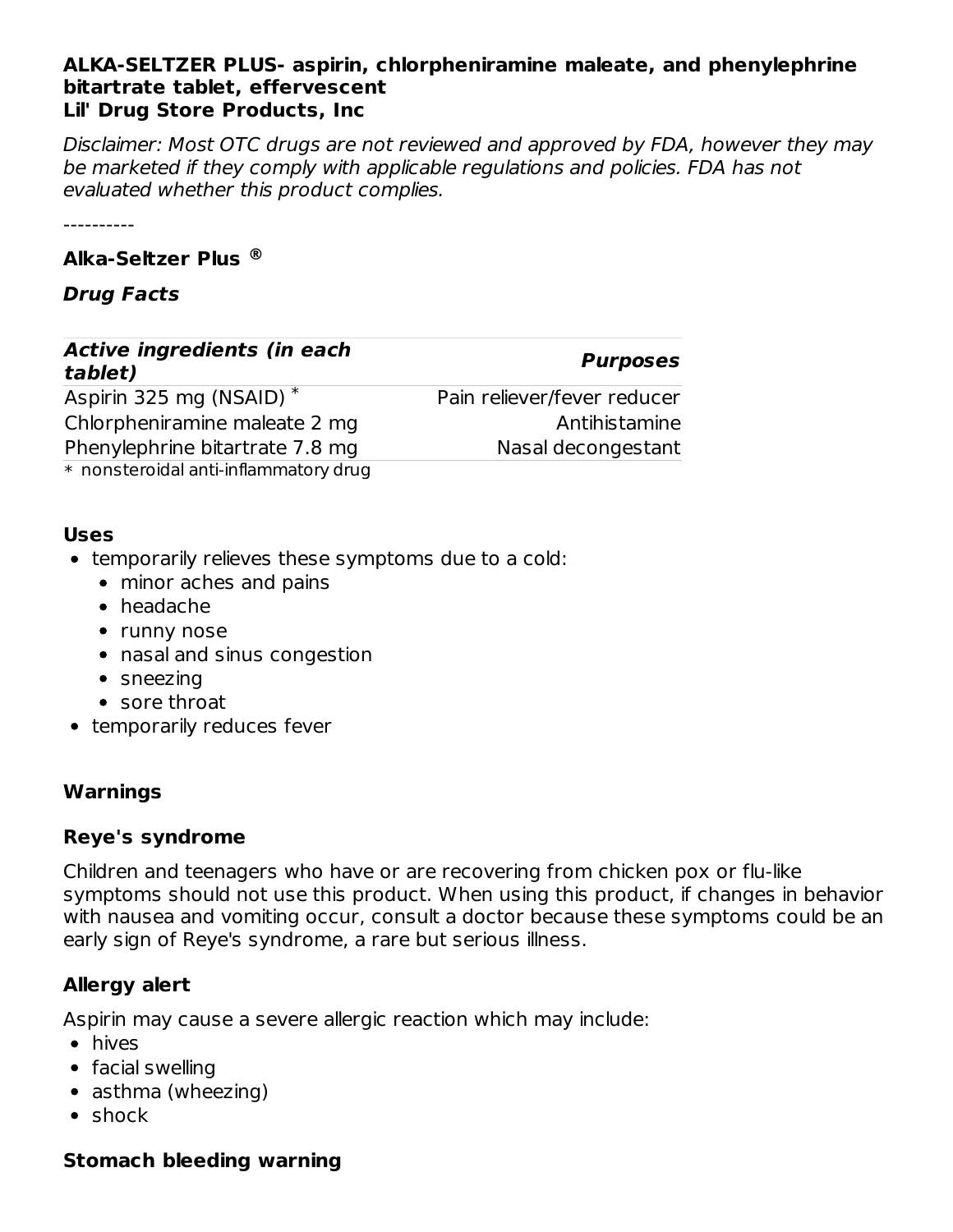This product contains an NSAID, which may cause severe stomach bleeding. The chance is higher if you

- are age 60 or older
- have had stomach ulcers or bleeding problems
- take a blood thinning (anticoagulant) or steroid drug
- take other drugs containing prescription or nonprescription NSAIDs (aspirin, ibuprofen, naproxen, or others)
- have 3 or more alcoholic drinks every day while using this product
- take more or for a longer time than directed

# **Sore throat warning**

If sore throat is severe, persists for more than 2 days, is accompanied or followed by fever, headache, rash, nausea, or vomiting, consult a doctor promptly.

## **Do not use to sedate children.**

## **Do not use**

- if you are allergic to aspirin or any other pain reliever/fever reducer
- if you are now taking a prescription monoamine oxidase inhibitor (MAOI) (certain drugs for depression, psychiatric, or emotional conditions, or Parkinson's disease), or for 2 weeks after stopping the MAOI drug. If you do not know if your prescription drug contains an MAOI, ask a doctor or pharmacist before taking this product.
- if you have ever had an allergic reaction to this product or any of its ingredients
- in children under 12 years of age

# **Ask a doctor before use if**

- stomach bleeding warning applies to you
- you have a history of stomach problems, such as heartburn
- you have high blood pressure, heart disease, liver cirrhosis, or kidney disease
- you are taking a diuretic
- you have
	- asthma
	- diabetes
	- thyroid disease
	- glaucoma
- difficulty in urination due to enlargement of the prostate gland
- a breathing problem such as emphysema or chronic bronchitis
- a sodium-restricted diet

# **Ask a doctor or pharmacist before use if you are**

- taking a prescription drug for
	- gout
	- diabetes
	- arthritis
- taking sedatives or tranquilizers

# **When using this product**

- **do not exceed recommended dosage**
- excitability may occur, especially in children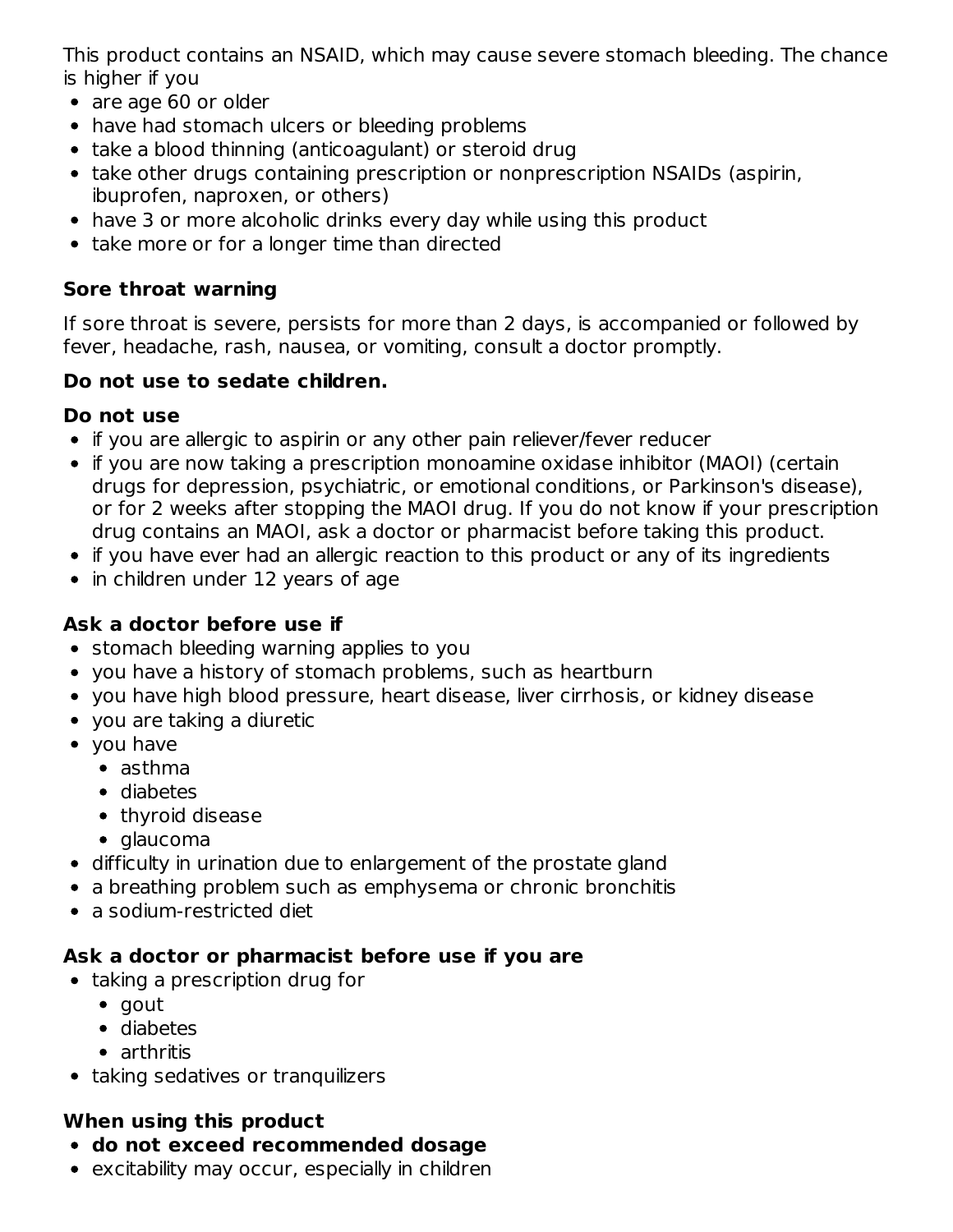- you may get drowsy
- avoid alcoholic drinks
- alcohol, sedatives, and tranquilizers may increase drowsiness
- be careful when driving a motor vehicle or operating machinery

## **Stop use and ask a doctor if**

- an allergic reaction occurs. Seek medical help right away.
- you experience any of the following signs of stomach bleeding
	- feel faint
	- vomit blood
	- have bloody or black stools
	- have stomach pain that does not get better
- pain or nasal congestion gets worse or lasts more than 7 days
- fever gets worse or lasts more than 3 days
- redness or swelling is present
- new symptoms occur
- ringing in the ears or a loss of hearing occurs
- nervousness, dizziness, or sleeplessness occurs

**If pregnant or breast-feeding,** ask a health professional before use. **It is especially important not to use aspirin during the last 3 months of pregnancy unless definitely directed to do so by a doctor because it may cause problems in the unborn child or complications during delivery.**

**Keep out of reach of children.** In case of overdose, get medical help or contact a Poison Control Center right away.

#### **Directions**

- adults and children 12 years and over: take 2 tablets fully dissolved in 4 oz of water every 4 hours. Do not exceed 8 tablets in 24 hours or as directed by a doctor.
- children under 12 years: do not use

### **Other information**

- **each tablet contains:** sodium 476 mg
- Phenylketonurics: Contains Phenylalanine 8.4 mg Per Tablet
- **•** store at room temperature. Avoid excessive heat.

### **Inactive ingredients**

acesulfame potassium, anhydrous citric acid, aspartame, calcium silicate, dimethicone, docusate sodium, flavors, mannitol, povidone, sodium benzoate, sodium bicarbonate

### **Questions or comments?**

**1-800-986-0369** (Mon-Fri 9AM-5PM EST)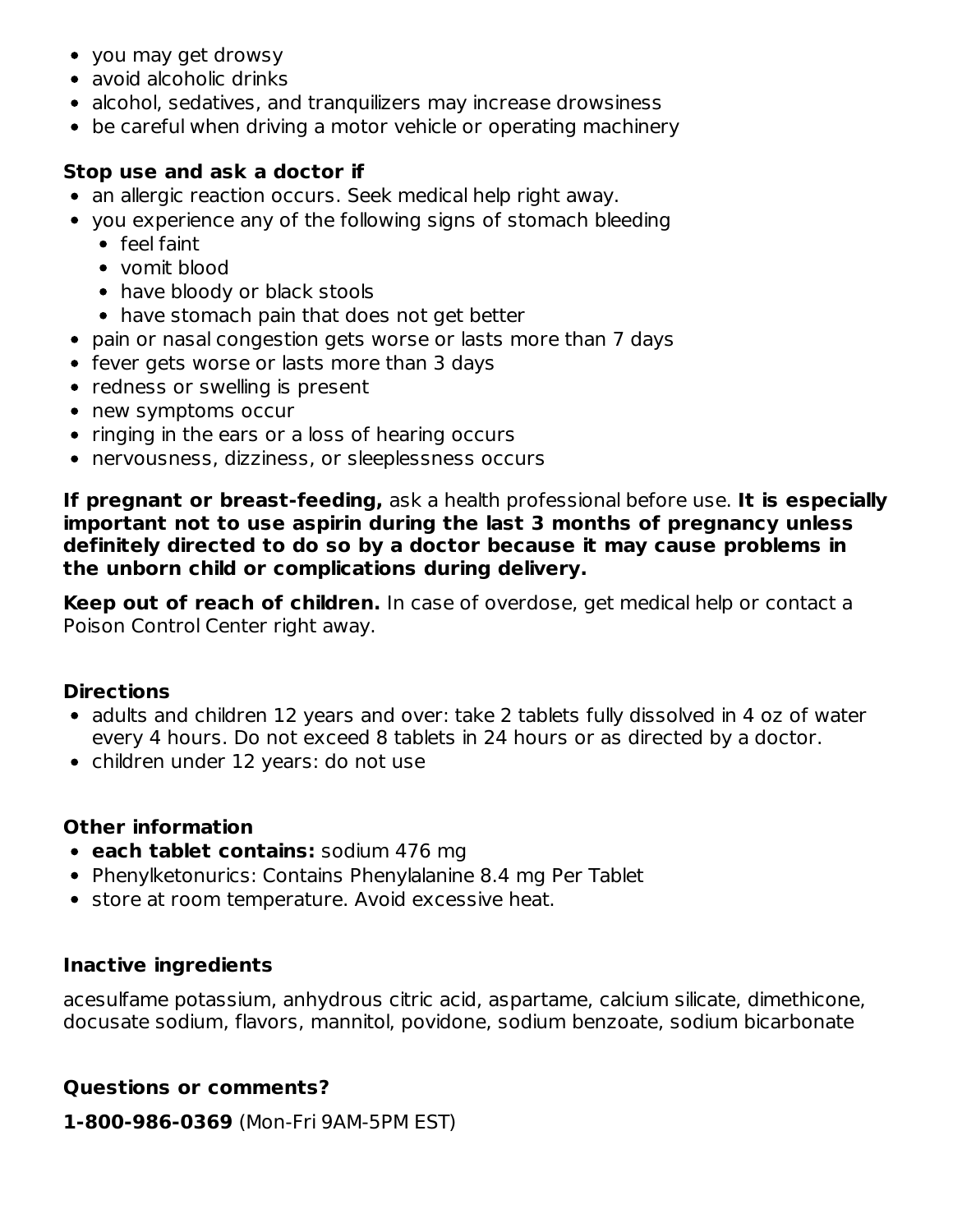## **PRINCIPAL DISPLAY PANEL - 4 Tablet Pouch Carton**

Alka-Seltzer PLUS ®

Cold

SPARKLING ORIGINAL

ASPIRIN (NSAID) / Pain Reliever-Fever Reducer Chlorpheniramine Maleate / Antihistamine Phenylephrine Bitartrate / Nasal Decongestant

- Nasal Congestion
- Runny Nose
- Sore Throat
- Headache & Body Ache
- **Sinus Pressure**

4

Effervescent Tablets

Lil' DrugStore<sup>®</sup>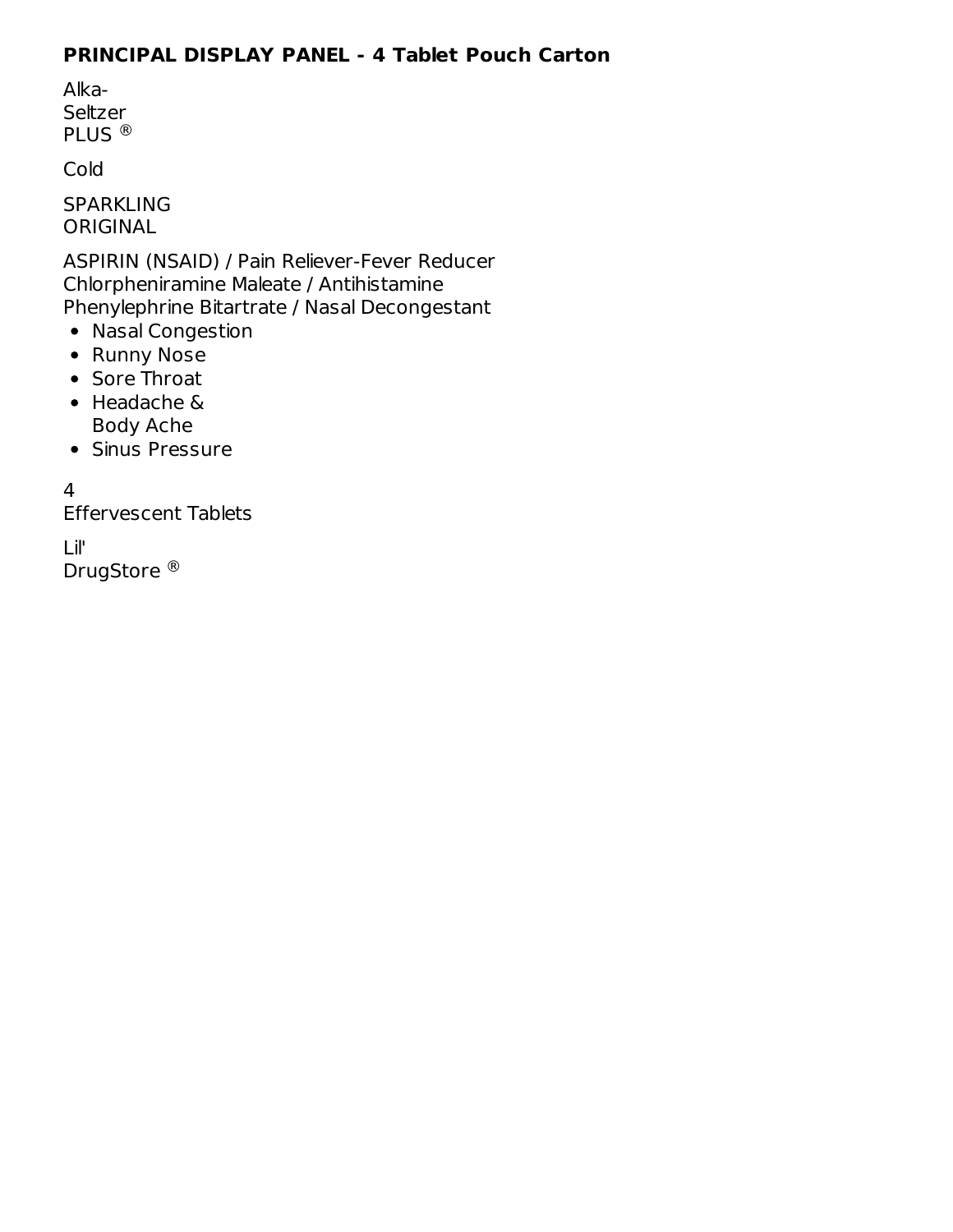

EXb 101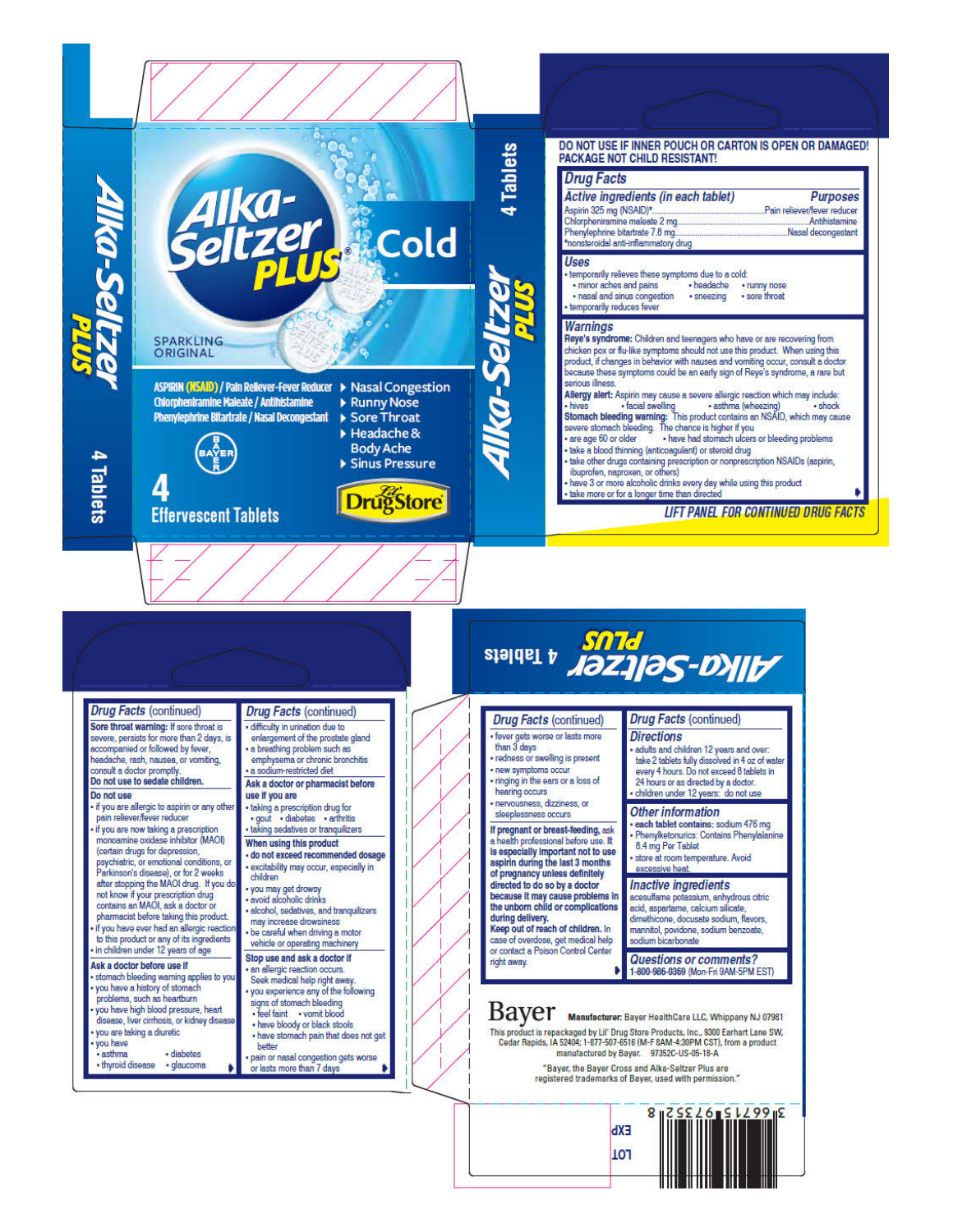

## **ALKA-SELTZER PLUS** aspirin, chlorpheniramine maleate, and phenylephrine bitartrate tablet, effervescent **Product Information Product Type** HUMAN OTC DRUG **Item Code (Source)** NDC:66715-9735 **Route of Administration** ORAL **Active Ingredient/Active Moiety Ingredient Name Basis of Strength Strength ASPIRIN** (UNII: R16CO5Y76E) (ASPIRIN - UNII:R16CO5Y76E) ASPIRIN ASPIRIN 325 mg **CHLORPHENIRAMINE MALEATE** (UNII: V1Q0O9OJ9Z) (CHLORPHENIRAMINE - UNII:3U6IO1965U) CHLORPHENIRAMINE MALEATE 2 mg **PHENYLEPHRINE BITARTRATE** (UNII: 27O3Q5ML57) (PHENYLEPHRINE - UNII:1WS297W6MV) PHENYLEPHRINE **BITARTRATE** 7.8 mg **Inactive Ingredients Ingredient Name Strength SODIUM BICARBONATE** (UNII: 8MDF5V39QO) **ACESULFAME POTASSIUM** (UNII: 23OV73Q5G9) **ANHYDROUS CITRIC ACID** (UNII: XF417D3PSL) **ASPARTAME** (UNII: Z0H242BBR1) **CALCIUM SILICATE** (UNII: S4255P4G5M) **DIMETHICONE** (UNII: 92RU3N3Y1O) **DOCUSATE SODIUM** (UNII: F05Q2T2JA0) **MANNITOL** (UNII: 3OWL53L36A) **POVIDONE, UNSPECIFIED** (UNII: FZ989GH94E) **SODIUM BENZOATE** (UNII: OJ245FE5EU) **Product Characteristics Color Color Number is the Score Color no** score **Shape** ROUND **Size** 25mm **Flavor Imprint Code** ALKA;SELTZER;PLUS **Contains Packaging # Item Code Package Description Marketing Start Date Marketing End Date**

|                          |                                                    | Date       | Date |
|--------------------------|----------------------------------------------------|------------|------|
| NDC:66715-<br>$9735 - 1$ | 1 in 1 CARTON                                      | 01/01/2000 |      |
|                          | 2 in 1 POUCH; Type 0: Not a Combination<br>Product |            |      |
| $\sim$ NDC:66715-        | $2.4$ CADTOM                                       | 01/01/2000 |      |